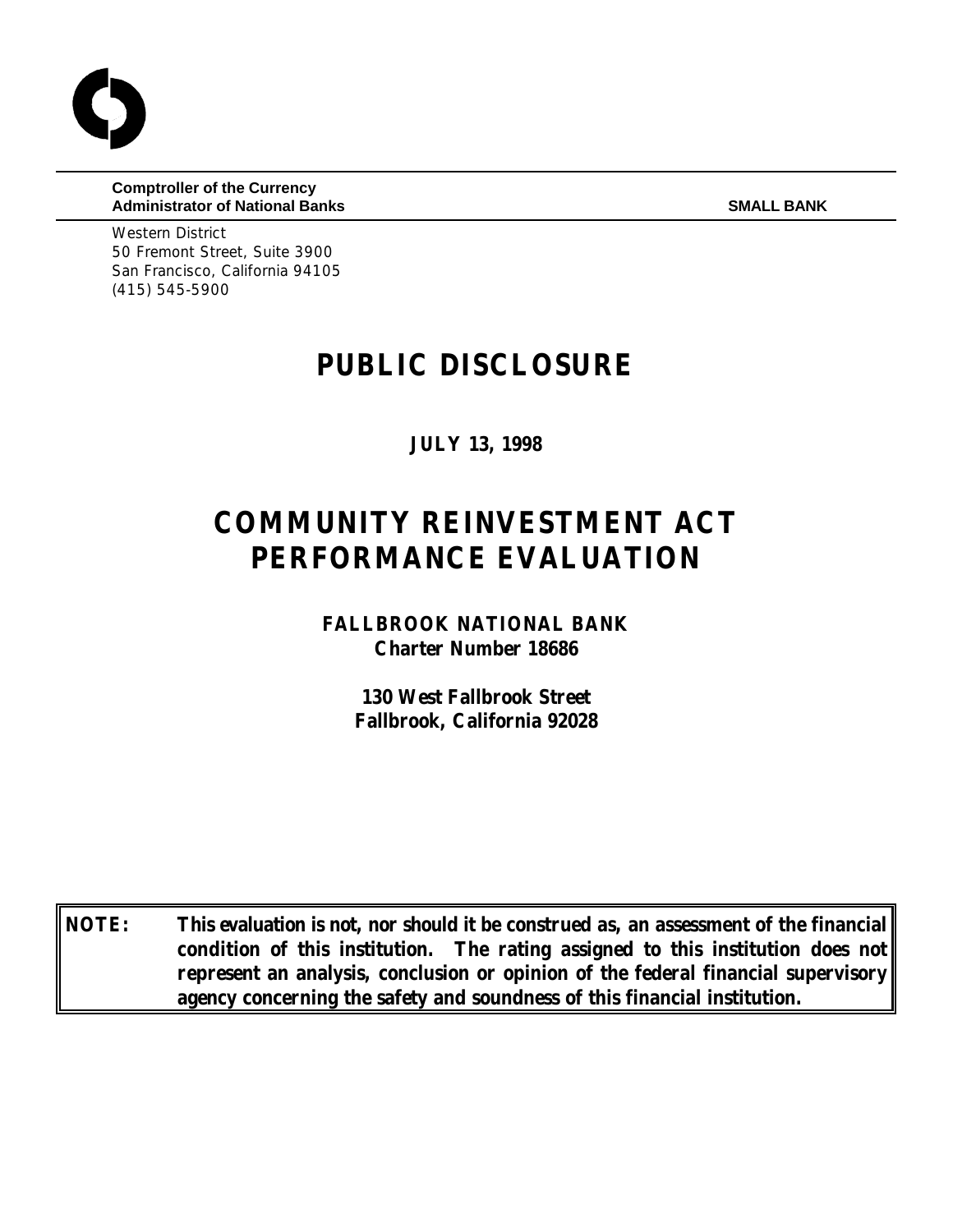## **GENERAL INFORMATION**

*The Community Reinvestment Act (CRA) requires each federal financial supervisory agency to use its authority when examining financial institutions subject to its supervision, to assess the institution's record of meeting the credit needs of its entire community, including low- and moderate-income neighborhoods, consistent with safe and sound operation of the institution. Upon conclusion of such examination, the agency must prepare a written evaluation of the institution's record of meeting the credit needs of its community.* 

*This document is an evaluation of the Community Reinvestment Act (CRA) performance of FALLBROOK NATIONAL BANK prepared by The Office of the Comptroller of the Currency, the institution's supervisory agency, as of JULY 13, 1998. The agency rates the CRA performance of an institution consistent with the provisions set forth in Appendix A to 12 CFR Part 25.*

## **INSTITUTION'S CRA RATING:** This institution is rated **"Satisfactory."**

- Fallbrook National Bank's (FNB) lending in its assessment areas meets the standard for satisfactory performance.
- The bank's loan-to-deposit ratio exceeds the standard for satisfactory performance.
- C FNB's loan distribution among borrowers of different incomes and businesses of different sizes meets the standards for satisfactory performance.
- The bank's loan distribution among the geographies at all income levels meets the standard for satisfactory performance.
- There were no CRA related consumer complaints.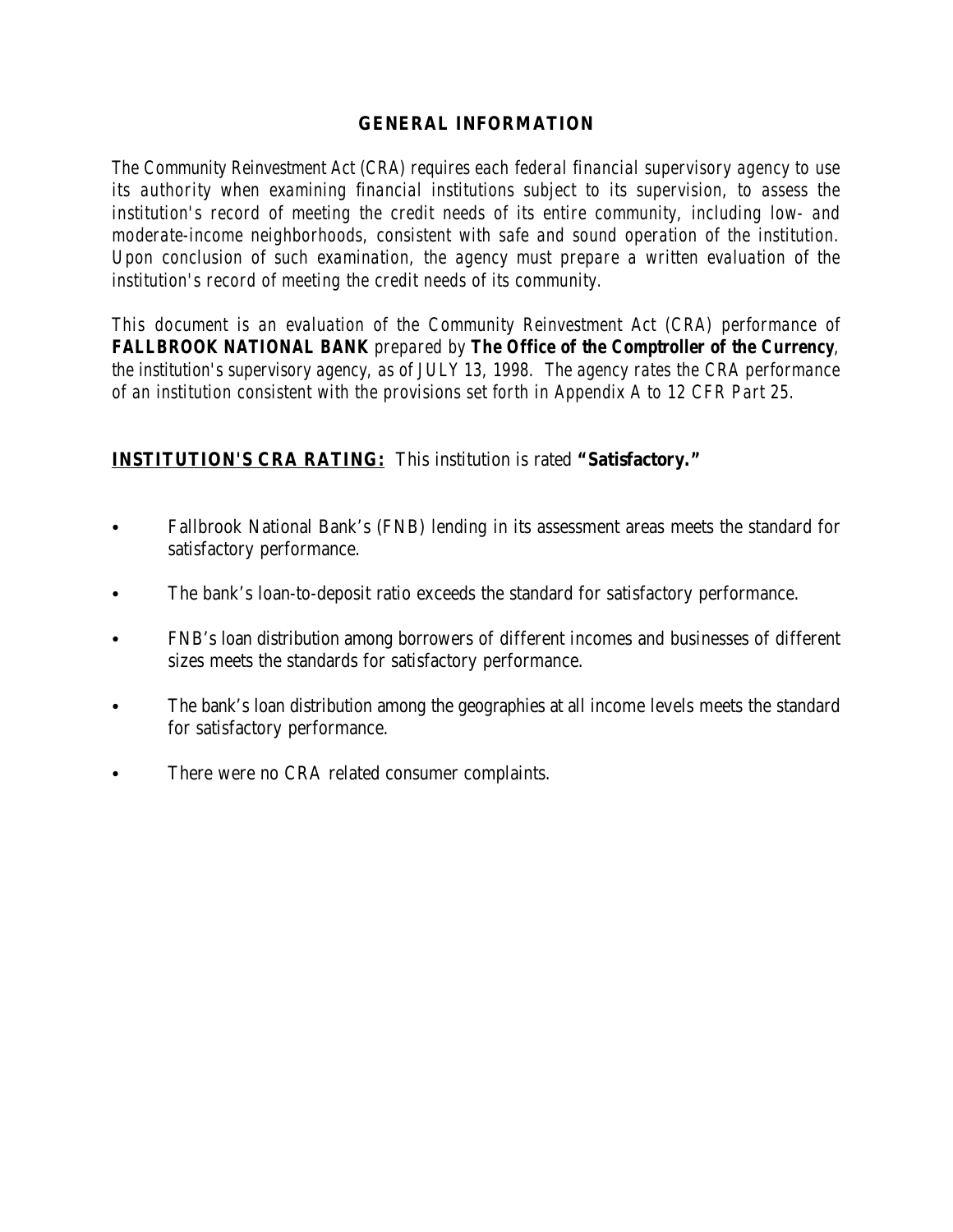## **DESCRIPTION OF INSTITUTION:**

Fallbrook National Bank (FNB) is a \$121 million community bank, which was established in September 1982. FNB's stock is publicly traded. The bank has a main office and one branch. The bank's main office is located in the city of Fallbrook, which is approximately 60 miles northeast of downtown San Diego. The bank's branch office in located in Temecula, California. This branch opened in May 1996. In addition, the bank operates three loan production offices (LPOs) in the counties of San Diego, Orange and San Bernardino. FNB owns and operates three automated teller machines (ATMs). Two of the ATMs are attached to the two bank offices. The third ATM is free-standing and located in the old downtown section of Temecula. Customers can make withdrawals and deposits at this ATM. The bank plans to open an additional full-service branch in Vista, California, in August 1998.

As of June 30, 1998, the bank had \$90 million in loans, comprising 74 percent of the bank's total assets. The loan portfolio consists of: 55% commercial and residential real estate; 42% business; and 3% consumer loans. SNL Securities, publisher of "Guaranteed Lender", recognized FNB as the fourteenth largest Small Business Administration (SBA) commercial bank lender in the nation. This rating is based on the dollar volume of SBA 7(a) loans originated for SBA's fiscal year ended September 1997 .

There are no legal impediments to the bank's ability to meet the credit needs of its assessment areas.

## **DESCRIPTION OF ASSESSMENT AREAS:**

FNB has two assessment areas (AA). One AA is located in the San Diego Metropolitan Statistical Area (MSA), and the other AA is in the Riverside MSA. Both of the AAs comply with the requirements of the CRA. Low- and moderate-income census tracts are not arbitrarily excluded from the AAs.

#### **San Diego Assessment Area:**

The San Diego AA consists of 438 census tracts of which 26 are designated as low-income and 94 as moderate-income tracts. There are also 188 middle-income and 117 upper-income census tracts within the AA. There are 13 census tracts for which the 1990 census reported no income information.

According to the Department of Housing and Urban Development (HUD), the 1997 median family income for the AA is \$50,800. Recent Dun and Bradstreet statistics show that of the 88,280 businesses within the AA, 66,240 (or 75%) had sales of less than \$1 million. The largest employers within the AA include the following industries: service; retail trade; finance, insurance and real estate; wholesale trade; construction and manufacturing.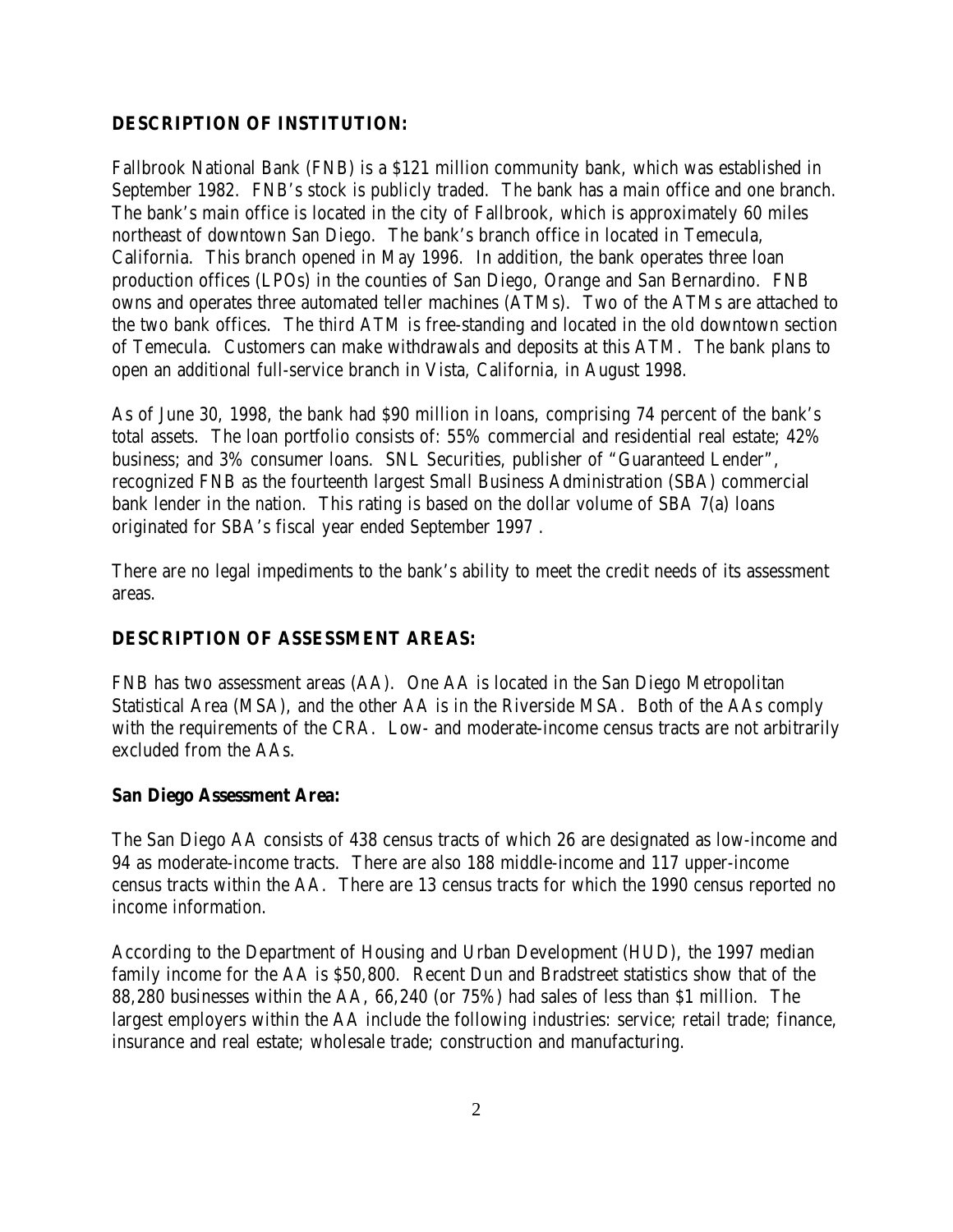#### **Riverside Assessment Area:**

The Riverside AA consists of 93 census tracts of which 1 is designated as low-income and 24 are designated as moderate-income tracts. There are also 45 middle-income and 22 upperincome census tracts within the AA. There is 1 census tract for which the 1990 census reported no income information.

According to the Department of Housing and Urban Development (HUD), the 1997 median family income for the AA is \$46,500. Recent Dun and Bradstreet statistics show that of the 24,912 businesses within the AA, 18,378 (74%) had sales of less than \$1 million. The largest employers within the AA include the following industries: service; retail trade; construction; finance, insurance and real estate and manufacturing.

#### **Other Information - San Diego and Riverside Assessment Areas:**

The bank operates in a competitive environment. There are branches of major commercial banks, savings and loan associations, credit unions, community banks and other financial service providers competing for the available business within the AAs.

As part of this assessment, we considered information obtained from eight community contacts. These contacts indicate that there are needs in the AAs for the following: home improvement loans; affordable rental housing; construction loans; women- and minorityowned business credit; first-time home buyer loans; start-up business credit; micro business loans; automobile loans; and agricultural loans. There are also needs for credit education, credit counseling, and job training grants. Our contacts included the following: two city housing and redevelopment agencies; a community development housing organization; a local government; a community development financial institution; a government small business lending agency; an economic development corporation and a small business development center.

## **CONCLUSIONS WITH RESPECT TO PERFORMANCE CRITERIA**:

Our conclusions are based on the bank's lending activity from June 30, 1996, through December 23, 1997. We used loan data developed by the bank. We also sampled a significant number of loans to confirm the accuracy of the information and to determine the incomes and revenues of the borrowers. Our sample included 66 business and commercial and 82 consumer loans funded within the AA.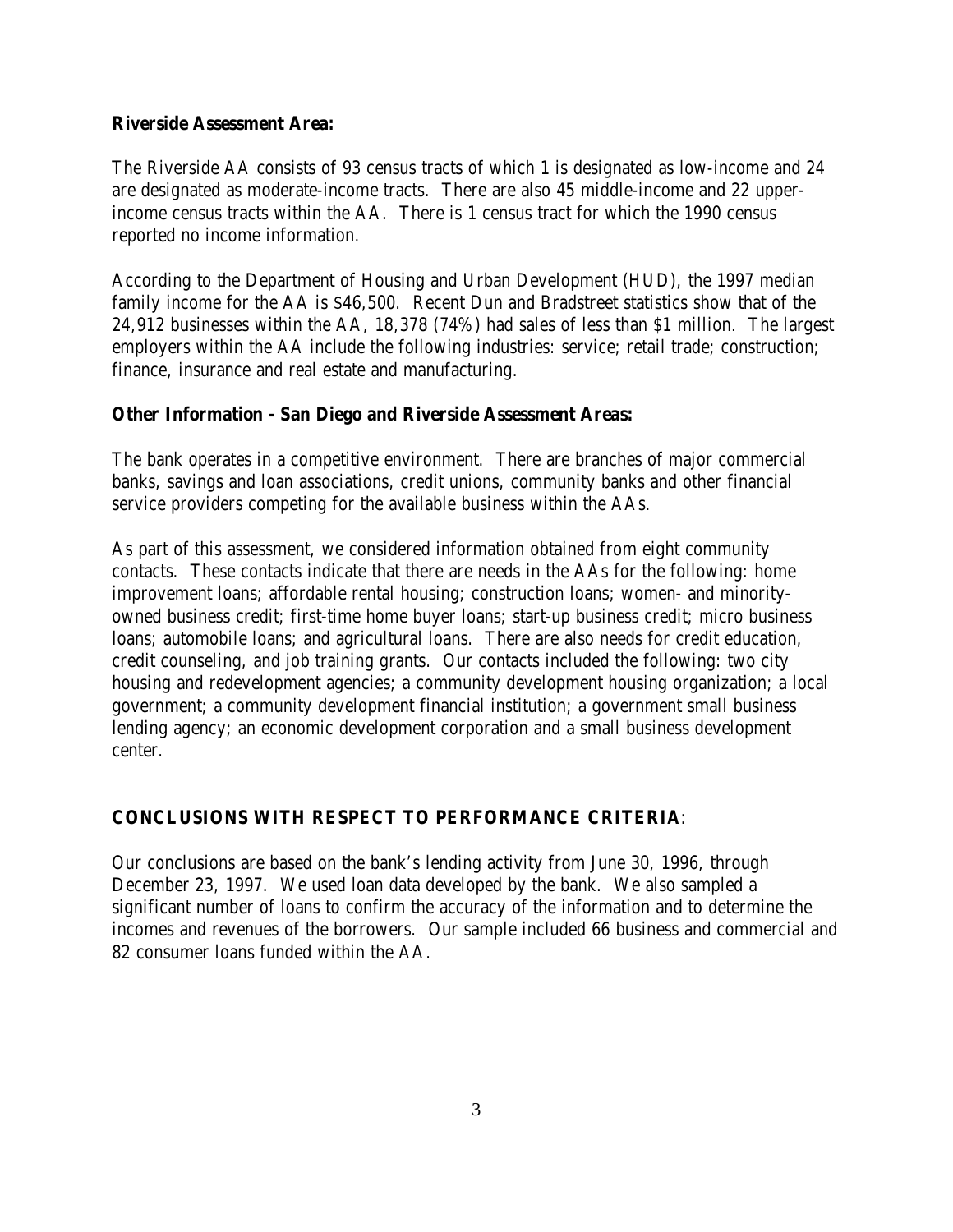#### **LENDING IN ASSESSMENT AREAS**

FNB's lending in the AA meets the standard for satisfactory performance. A majority of the bank's loans are within the AA. Of the total loans funded during this review period, 68% by dollar and 86% by number are within the AA. Please refer to the table below for specific information.

## **Lending Within Assessment Areas**

| <b>Total Loans by Number</b><br>and Dollar Amount | <b>Total Loans Made Within</b><br><b>Assessment Area</b> | <b>Percent of Total Loans</b><br><b>Made Within Assessment</b><br><b>Area</b> |
|---------------------------------------------------|----------------------------------------------------------|-------------------------------------------------------------------------------|
| 480                                               | 413                                                      | 86%                                                                           |
| \$90,789,146                                      | \$61,897,146                                             | 68%                                                                           |

## **LOAN TO DEPOSIT RATIO**

FNB's loan-to-deposit (LTD) ratio exceeds the standard for satisfactory performance. The bank's average LTD ratio for the eight quarters ended December 31, 1997, was 80%. The average ratio for similarly situated banks was 70% for the same period. These banks have similar asset size and are located within the bank's general market areas.

## **LENDING TO BORROWERS OF DIFFERENT INCOMES AND BUSINESSES OF DIFFERENT SIZES**

#### **San Diego Assessment Area:**

The bank's consumer loan distribution among borrowers of different incomes meets the standard for satisfactory performance. Based on our loan sample, low-income borrowers received 27% of the number of loans originated. This is a reasonable distribution because 20% of the AA is comprised of low-income families. In addition, moderate-income borrowers received 20% of the number of loans originated in the AA. The AA is comprised 19% of moderate-income families. Middle- and upper-income borrowers received 13% and 40% of the number of loans, respectively. Refer to the following table for specific information.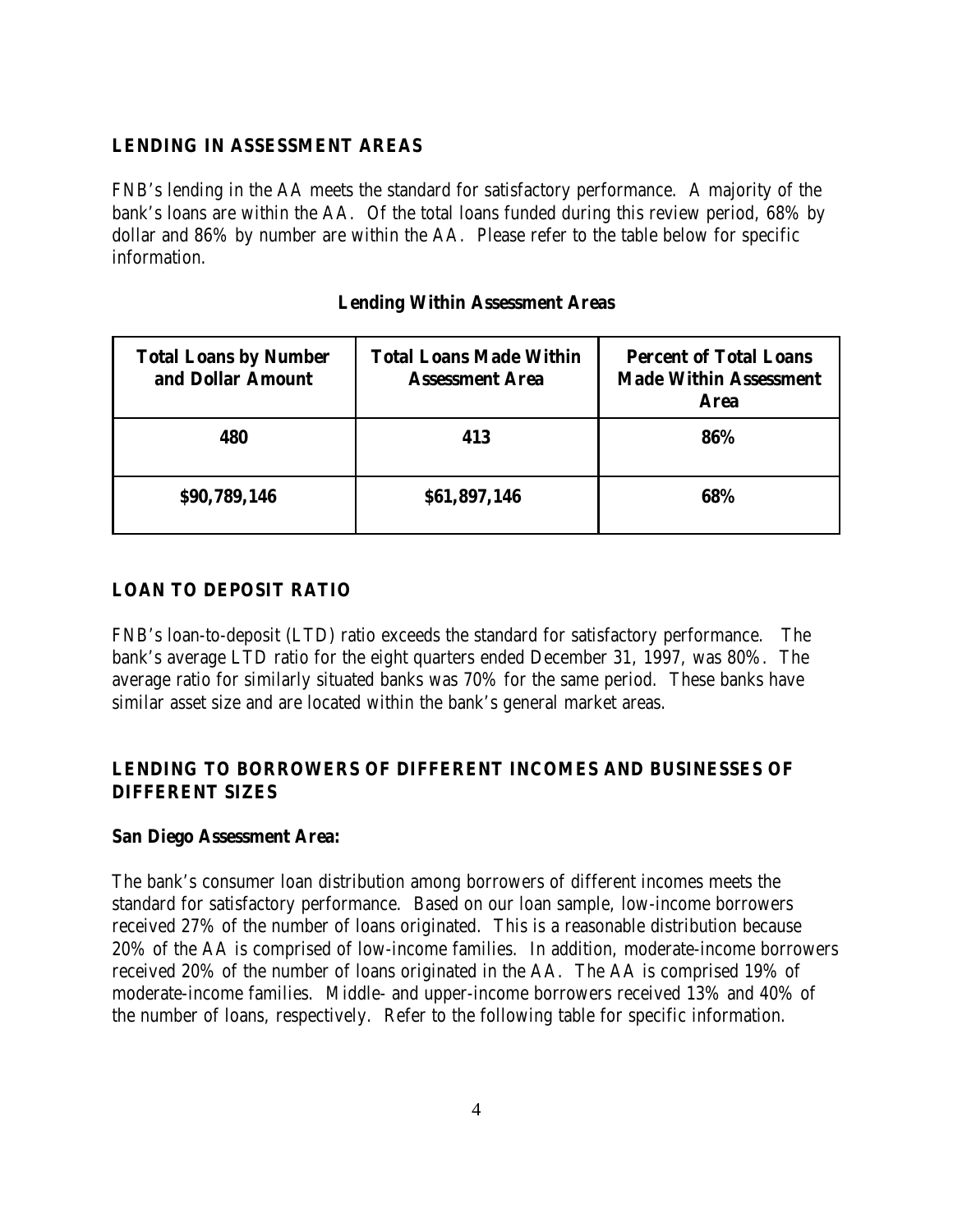| <b>Income Level</b> | <b>Percent of</b><br><b>Families</b> | <b>Loan Dollars</b> | <b>Percent of</b><br><b>Dollars</b> | Number of<br>Loans | <b>Percent of</b><br><b>Numbers</b> |
|---------------------|--------------------------------------|---------------------|-------------------------------------|--------------------|-------------------------------------|
| Low                 | 20%                                  | \$111,343           | 19%                                 | 15                 | 27%                                 |
| <b>Moderate</b>     | 19%                                  | \$120,745           | 20%                                 | 11                 | 20%                                 |
| <b>Middle</b>       | 22%                                  | \$52,925            | 9%                                  | 7                  | 13%                                 |
| <b>Upper</b>        | 39%                                  | \$305,796           | 52%                                 | 22                 | 40%                                 |
| <b>Total</b>        | 100%                                 | \$590,809           | 100%                                | 55                 | 100%                                |

## **Distribution of Consumer Loans to Borrowers of Different Incomes Within San Diego Assessment Area**

The bank's loan distribution among businesses of different sizes meets the standard for satisfactory performance. Based on our sample, FNB funded 64% of its loans (by dollar) and 58% (by number) to businesses with revenues of less than \$1 million. Refer to the following table for specific information.

## **Distribution of Business and Commercial Real Estate Loans By Revenues Within San Diego Assessment Area**

| <b>Revenues</b>        | <b>Loan Dollars</b> | <b>Percent of</b><br><b>Dollars</b> | Loan<br><b>Numbers</b> | <b>Percent of</b><br><b>Numbers</b> |
|------------------------|---------------------|-------------------------------------|------------------------|-------------------------------------|
| less than \$100,000    | \$512,400           | 16%                                 | 6                      | 18%                                 |
| \$100,000 to \$249,999 | \$748,968           | 23%                                 | 6                      | 18%                                 |
| \$250,000 to \$499,999 | \$450,000           | 14%                                 | $\boldsymbol{2}$       | 6%                                  |
| \$500,000 to \$999,999 | \$359,440           | 11%                                 | $\mathbf 5$            | 15%                                 |
| \$1,000,000 or more    | \$1,180,924         | 36%                                 | 14                     | 42%                                 |
| <b>Total</b>           | \$3,251,732         | 100%                                | 33                     | 100%*                               |

\* Rounded number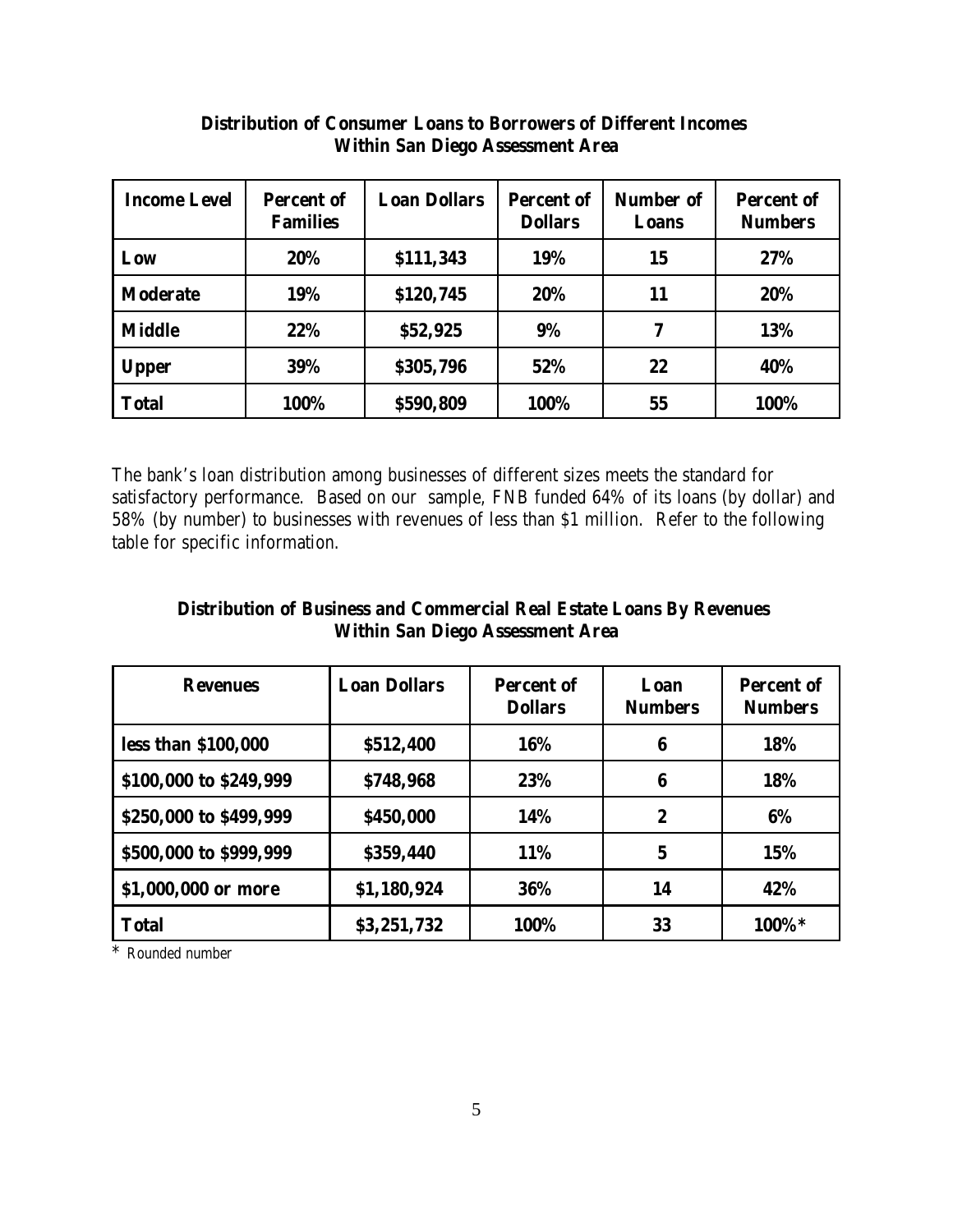#### **Riverside Assessment Area:**

The bank's consumer loan distribution among borrowers of different incomes meets the standard for satisfactory performance. Based on our loan sample, low-income borrowers received 4% of the number of loans originated in the AA. The AA is comprised 18% of lowincome families. Although the level of lending appears low to this demographic group, the bank originated 33% of the number of its loans to moderate-income families in the AA. This level of lending compares very favorably because only 17% of families are classified as moderate-income in the AA. Therefore, the level of lending to low- and moderate-income families is satisfactory. Middle- and upper-income borrowers received 33% and 30% of the number of loans, respectively, which is consistent with the demographic characteristics of the AA. Refer to the following table for specific information.

| <b>Income Level</b> | <b>Percent of</b><br><b>Families</b> | Loan<br><b>Dollars</b> | <b>Percent of</b><br><b>Dollars</b> | <b>Number of</b><br>Loans | <b>Percent of</b><br><b>Numbers</b> |
|---------------------|--------------------------------------|------------------------|-------------------------------------|---------------------------|-------------------------------------|
| Low                 | 18%                                  | \$7,085                | 2%                                  |                           | 4%                                  |
| <b>Moderate</b>     | 17%                                  | \$122,547              | 32%                                 | 9                         | 33%                                 |
| <b>Middle</b>       | 23%                                  | \$88,876               | 24%                                 | 9                         | 33%                                 |
| <b>Upper</b>        | 42%                                  | \$156,443              | 42%                                 | 8                         | 30%                                 |
| <b>Total</b>        | 100%                                 | \$374,951              | 100%                                | 27                        | 100%                                |

**Distribution of Consumer Loans to Borrowers of Different Incomes Within Riverside Assessment Area**

The bank's loan distribution among businesses of different sizes meets the standard for satisfactory performance. Based on our sample, FNB funded 50% of its loans (by dollar) and 70% (by number) to businesses with revenues of less than \$1 million. Refer to the following table for specific information.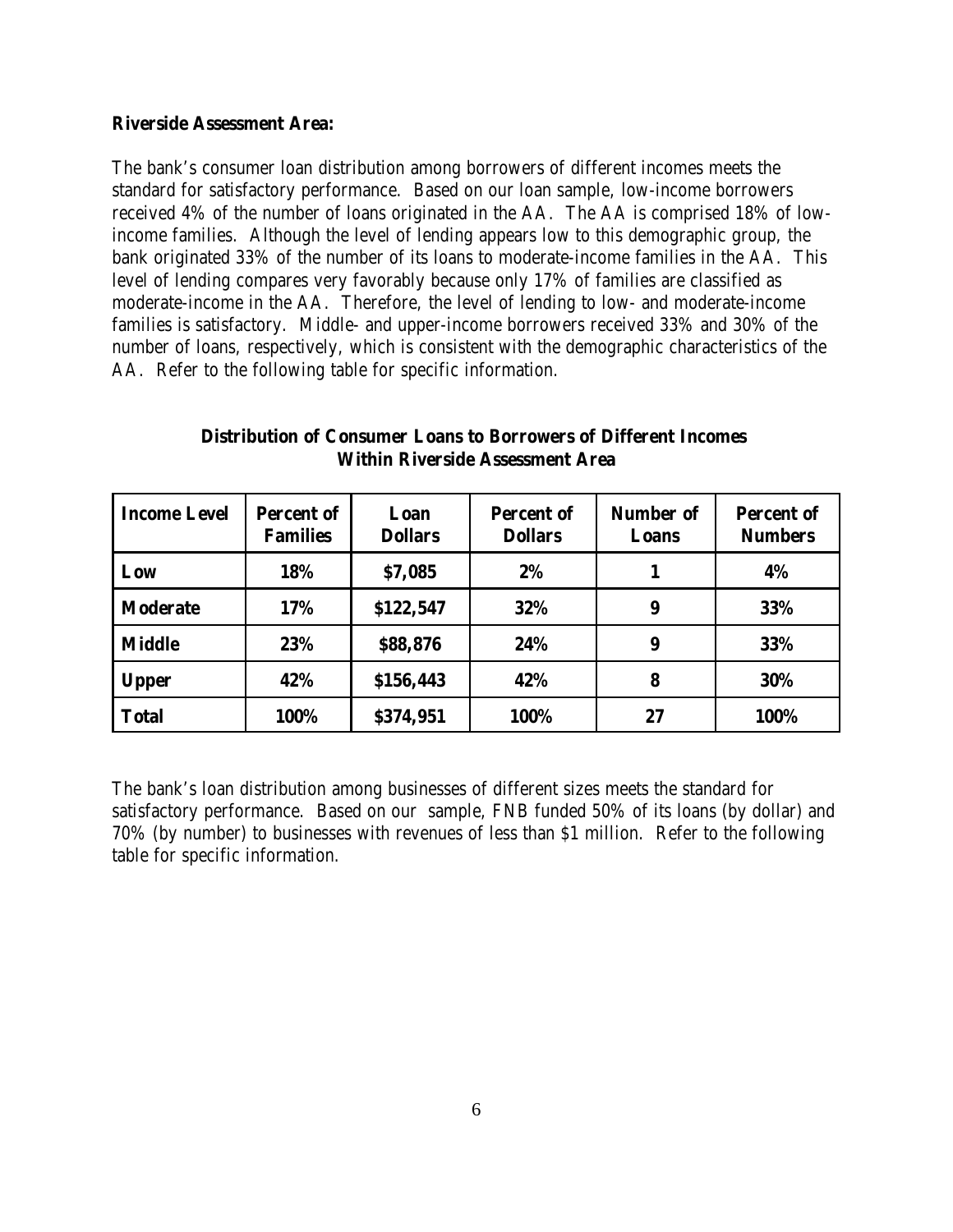| <b>Revenues</b>        | <b>Loan Dollars</b> | <b>Percent of</b><br><b>Dollars</b> | Loan<br><b>Numbers</b> | <b>Percent of</b><br><b>Numbers</b> |
|------------------------|---------------------|-------------------------------------|------------------------|-------------------------------------|
| less than \$100,000    | \$1,565,000         | 18%                                 | $\mathbf 5$            | 15%                                 |
| \$100,000 to \$249,999 | \$833,500           | 10%                                 | 8                      | 24%                                 |
| \$250,000 to \$499,999 | \$1,102,800         | 13%                                 | $5\phantom{.0}$        | 15%                                 |
| \$500,000 to \$999,999 | \$778,205           | 9%                                  | 5                      | 15%                                 |
| more than \$1,000,000  | \$4,250,700         | 50%                                 | 10                     | 30%                                 |
| <b>Total</b>           | \$8,530,205         | 100%                                | 33                     | 100%*                               |

## **Distribution of Business and Commercial Real Estate Loans By Revenues Within Riverside Assessment Area**

\*Rounded number

#### **GEOGRAPHIC DISTRIBUTION**

#### **San Diego Assessment Area:**

The bank's loan distribution among the geographies at all income levels meets the standard for satisfactory performance. Historically, the bank has been successful in penetrating the southern half of its San Diego AA (downtown San Diego area) primarily with its singletransaction, SBA products. The bank, however, does not originate a significant volume of commercial or consumer credit in this area because of the geographic distance from this area to the bank's closest branch in Fallbrook. Commercial and consumer borrowers tend to require a more convenient location because they typically perform more frequent transactions. The bank was less successful during this assessment period at penetrating the southern half of the San Diego AA because of a general increase in competition during the last few years. The number of banks and other institutions offering SBA products has increased significantly. Although there was a general lack of penetration in the southern half of the bank's San Diego AA, this lack of penetration was spread evenly among census tracts with all income characteristics. Refer to the following tables for specific information.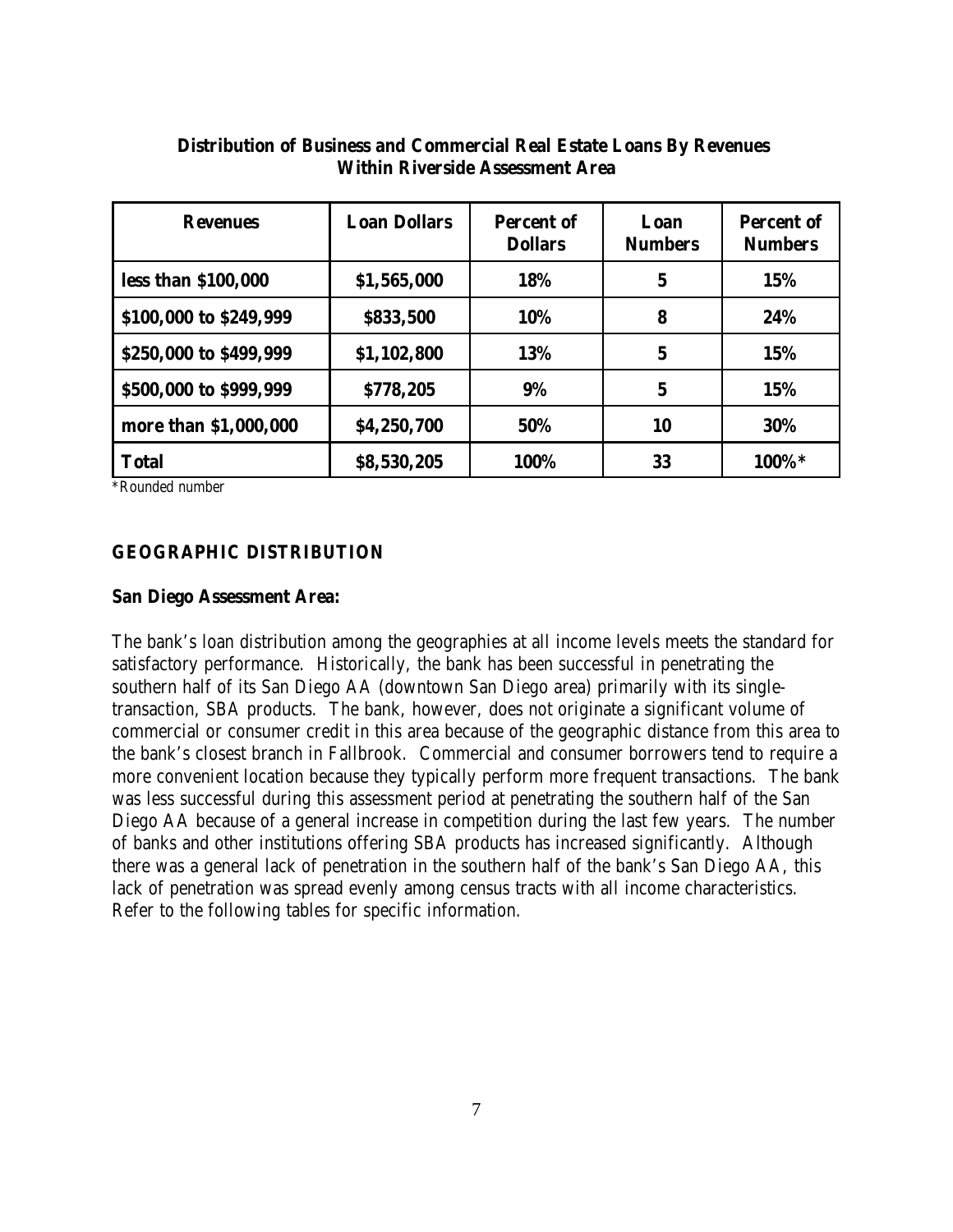#### **Distribution of Loans By Numbers Within San Diego Assessment Area**

| <b>Income</b><br><b>Characteristic of</b><br><b>Census Tracts</b> | <b>Percent of Total</b><br><b>Census Tracts</b> | <b>Number of Loans</b> | <b>Percent of Loans</b> |
|-------------------------------------------------------------------|-------------------------------------------------|------------------------|-------------------------|
| Low                                                               | 6%                                              | 3                      | 1%                      |
| <b>Moderate</b>                                                   | 21%                                             | 60                     | 20%                     |
| <b>Middle</b>                                                     | 43%                                             | 133                    | 44%                     |
| <b>Upper</b>                                                      | 27%                                             | 105                    | 35%                     |
| $NA*$                                                             | 3%                                              | 0                      | 0%                      |
| <b>Total</b>                                                      | 100%                                            | 301                    | 100%                    |

## **Distribution of Loans By Dollars Within San Diego Assessment Area**

| Income<br><b>Characteristic of</b><br><b>Census Tracts</b> | <b>Percent of Total</b><br><b>Census Tracts</b> | <b>Loan Dollars</b> | <b>Percent of Loans</b> |
|------------------------------------------------------------|-------------------------------------------------|---------------------|-------------------------|
| Low                                                        | 6%                                              | \$466,000           | 1%                      |
| <b>Moderate</b>                                            | 21%                                             | \$6,209,982         | 14%                     |
| <b>Middle</b>                                              | 43%                                             | \$16,138,406        | 37%                     |
| <b>Upper</b>                                               | 27%                                             | \$20,471,599        | 47%                     |
| $NA*$                                                      | 3%                                              | \$0                 | 0%                      |
| <b>Total</b>                                               | 100%                                            | \$43,285,987        | 100%**                  |

\* 1990 census reported no income for these tracts.

\*\* Rounded number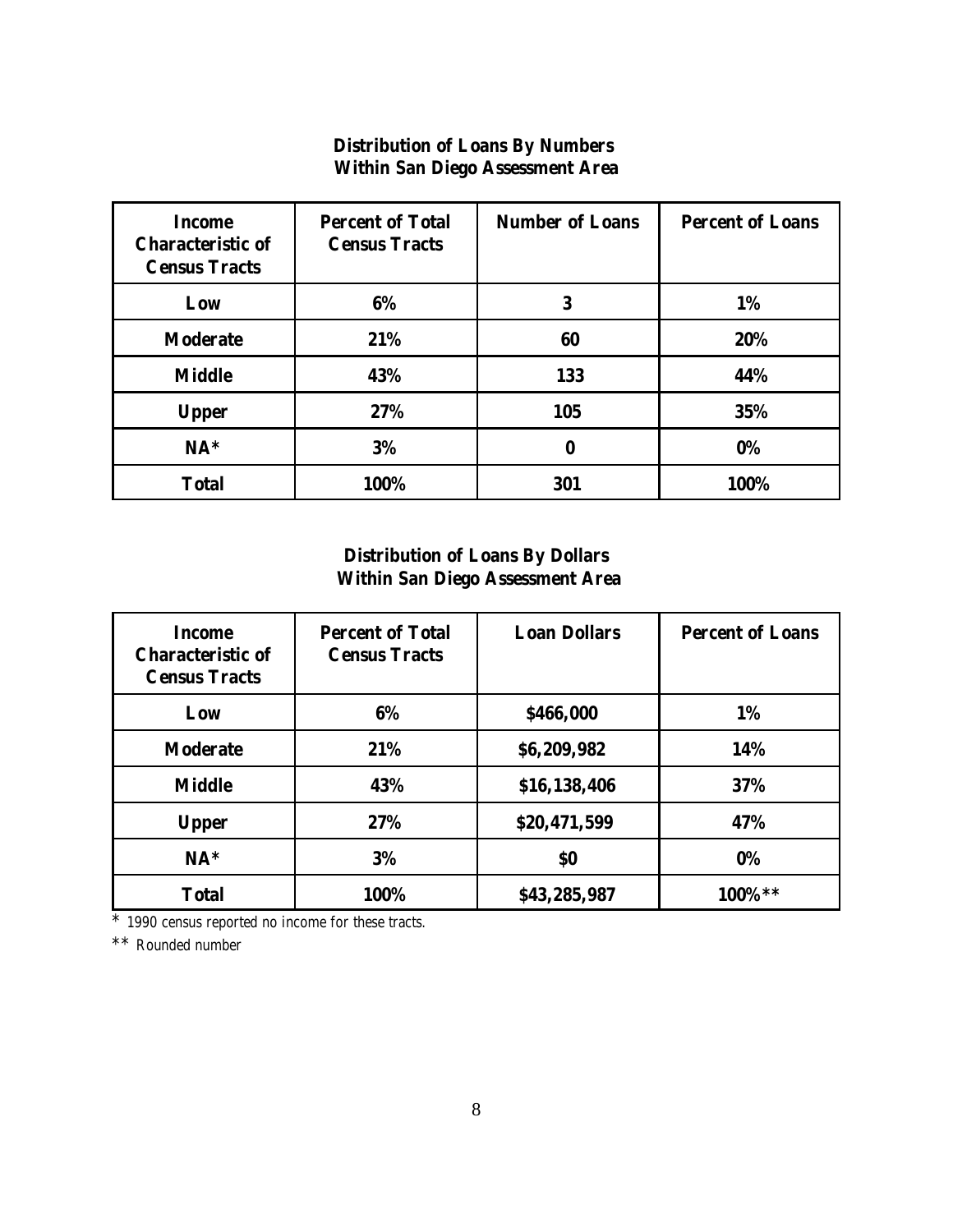#### **Riverside Assessment Area:**

The bank's loan distribution among the geographies meets the standard for satisfactory performance. The bank did not fund any loans in the one low-income census tract, which is where the University of California Riverside is located. Most of this census tract is occupied by the University. The bank's loan distribution among moderate-income tracts is somewhat lower than the percentage of those tracts within the AA. However, the bank's Temecula branch is still relatively new and is in close proximity to many upper-income census tracts. Therefore, it is logical to conclude that the initial loan demand is likely to come from areas that are in close proximity to the branch. We expect that this distribution will equalize over time. Please refer to the following tables for specific information.

| Income<br><b>Characteristic of</b><br><b>Census Tracts</b> | <b>Percent of Total</b><br><b>Census Tracts</b> | <b>Number of Loans</b> | <b>Percent of Loans</b> |
|------------------------------------------------------------|-------------------------------------------------|------------------------|-------------------------|
| Low                                                        | 1%                                              | 0                      | $0\%$                   |
| <b>Moderate</b>                                            | 26%                                             | 11                     | 10%                     |
| <b>Middle</b>                                              | 48%                                             | 29                     | 26%                     |
| <b>Upper</b>                                               | 24%                                             | 72                     | 64%                     |
| $NA^*$                                                     | 1%                                              | 0                      | $0\%$                   |
| <b>Total</b>                                               | 100%                                            | 112                    | 100%                    |

#### **Distribution of Loans By Numbers Within Riverside Assessment Area**